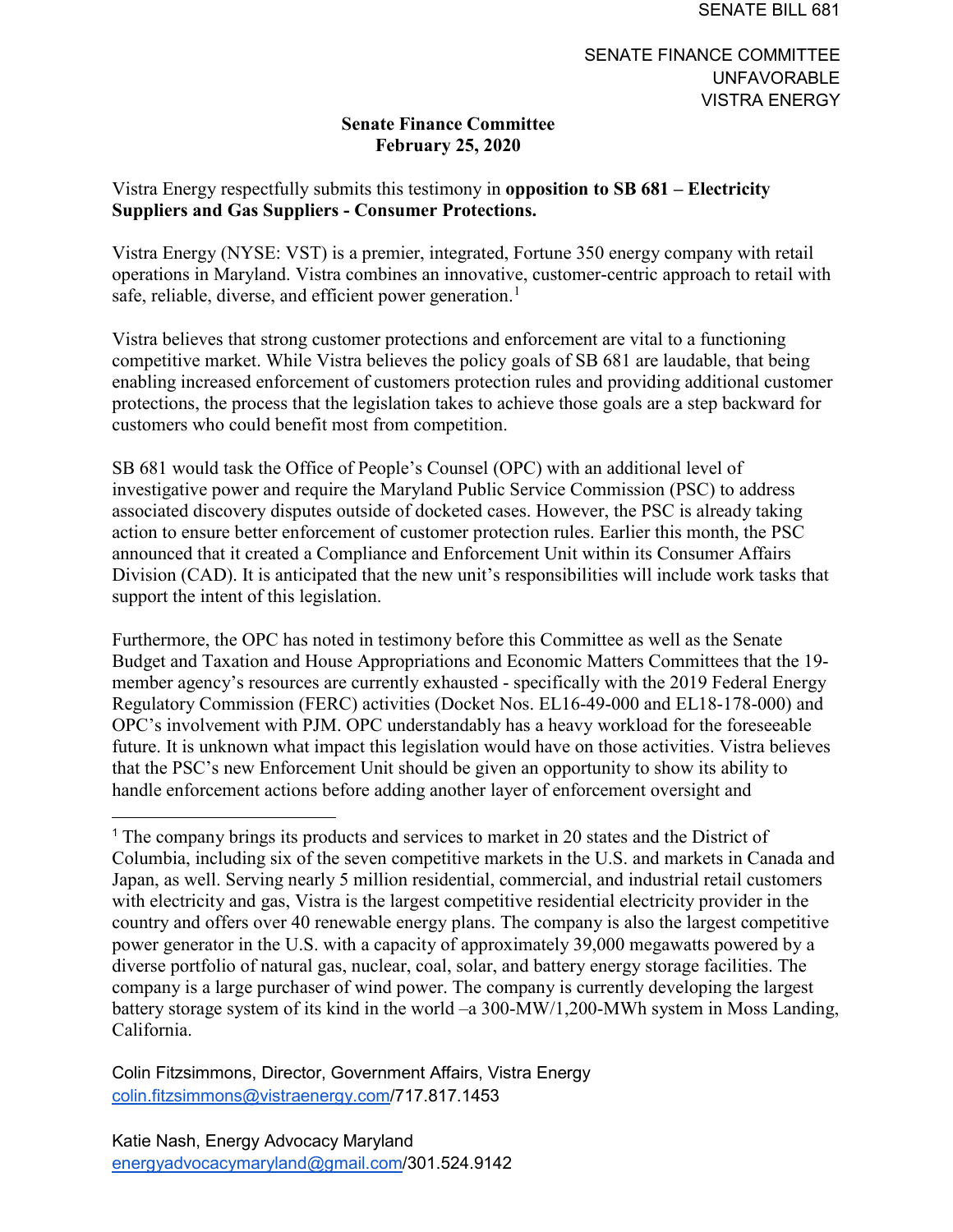## SENATE FINANCE COMMITTEE UNFAVORABLE VISTRA ENERGY

potentially creating a more overworked and inefficient system of enforcement.

It should be noted that the PSC has routinely taken action as needed to protect customers. In 2016, the PSC implemented stronger consumer protections. After a collaborative effort with input from utilities, retailers, and consumer advocates developed a strong set of consumer protections. Retailers were/are required to do the following:

- Provide notifications to customers 30 days before a contract term end
- Disclose the following month's variable rate (if applicable) 12 days in advance (via email, letter, toll-free number, and website)
- Provide customers with an easy to read "contract summary"
- Switch a customer to/from their service provider within 3 days
- Provide additional customer disclosures concerning pricing (including a letter to customer if rate changes more than 30%)
- Adhere to certain door to door sales requirements concerning agent training and qualifications

The PSC features information regarding consumer protections on the current PSC website (https://www.psc.state.md.us/electricchoice/customer-rights-protections/) and is scheduled to release a new customer shopping website this year.

SB 681 also attempts to limit the level of appropriate contract termination fees that suppliers are able to offer in the market. Such fees have been routinely discussed in PSC proceedings and upheld. Such fees enable energy suppliers to help mitigate risk of the cost of a customer leaving their contract without cause. Often, suppliers pre-purchase the anticipated energy needed to supply the customer during the term of their contract, if the customer were to leave prior to the end of the contract this could leave the supplier with a significant financial exposure with limited ability to recover. For this reason, retail energy suppliers, with proper notification are permitted, to levy a termination fee if the customer breaks a contract without cause, the same as many other businesses who take on financial risk at the outset of a contract (such as hotels, internet providers, insurers, gyms). This practice not only provides some level of financial recovery to suppliers but it also allows suppliers to obtain the best prices for supply offers helping to lower prices for all energy consumers. Limiting the amount that energy suppliers can charge for a termination fee significantly restricts the ability of energy suppliers to hedge against the financial risk of a customer leaving a contract without cause.

Vistra knows that transparency, appropriate customer protections and strong enforcement are the keys to a functioning competitive market. Vistra looks forward to partnering with the Maryland legislature, state agencies and other stakeholders to ensure that all Maryland consumers can receive the benefits of the competitive market balanced with the appropriate customer protections that any competitive energy market needs to be effective. Vistra supports the actions currently being undertaken by the PSC, such as their work to implement Supplier Consolidated Billing, and believes that such actions will help strengthen transparency for customers' ability to know their contract terms and make choices that best fit their energy needs.

Colin Fitzsimmons, Director, Government Affairs, Vistra Energy [colin.fitzsimmons@vistraenergy.com/](mailto:colin.fitzsimmons@vistraenergy.com)717.817.1453